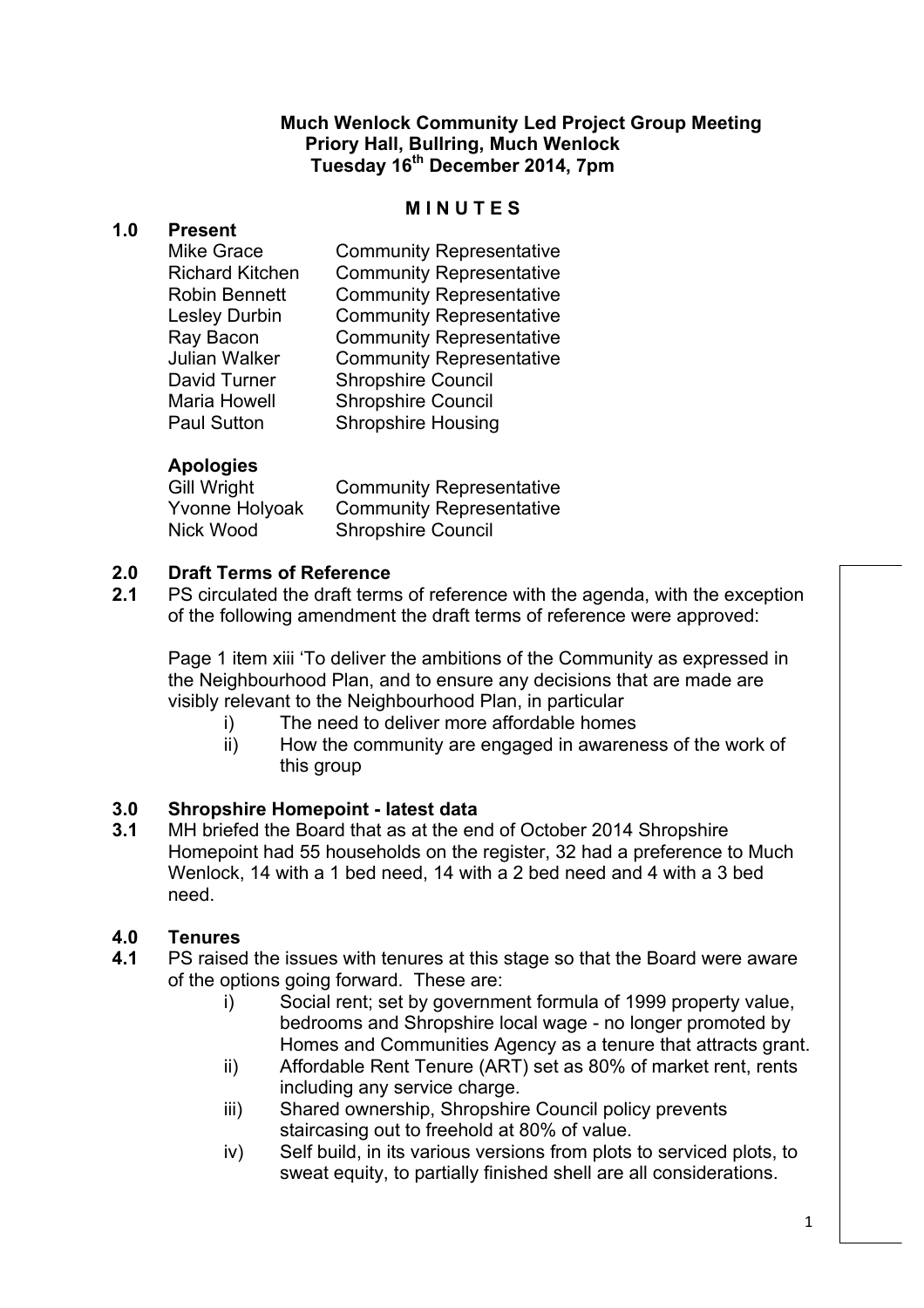| 5.0<br>5.1 | Site finding/options/advert<br>PS updated the Board with leads from the advert which was placed in What's<br>What magazine and the Wenlock Herald. Unfortunately only two leads<br>followed, one owned by Mr Breakwell on Sheinton Road outside Much<br>Wenlock and one owned by Ms Parr behind the Pound and accessed off<br>Bourton Road.          |                                                                                                                                                                                                                                                                                                                                                                                                                                                                                                                                                                                                        |                                                        |  |  |
|------------|------------------------------------------------------------------------------------------------------------------------------------------------------------------------------------------------------------------------------------------------------------------------------------------------------------------------------------------------------|--------------------------------------------------------------------------------------------------------------------------------------------------------------------------------------------------------------------------------------------------------------------------------------------------------------------------------------------------------------------------------------------------------------------------------------------------------------------------------------------------------------------------------------------------------------------------------------------------------|--------------------------------------------------------|--|--|
| 5.2        | The Board evaluated seventeen sites considered by SHG and an eighteenth<br>off Sytche Lane.                                                                                                                                                                                                                                                          |                                                                                                                                                                                                                                                                                                                                                                                                                                                                                                                                                                                                        |                                                        |  |  |
| 5.3        | i)<br>$\mathsf{ii}$<br>$\mathsf{iii}$ )<br>iv)<br>V)                                                                                                                                                                                                                                                                                                 | Discussions were held on preferences and agreement reached that:<br>Sites 7 (Ms Parr) and 1 (Mr Breakwell) should progress to<br>architectural feasibility and spacial planning.<br>Sites 16, 17 and 18 should be pursued with Wenlock Estates.<br>Site O in Neighbourhood Plan owned by Mr A Hill (post meeting<br>note - site O is site 18 above, Mr Hill owns sites I, J, K, L and M<br>in Neighbourhood Plan, PS to clarify).<br>Site 12 should be pursued with Willey Estates.<br>The Pinefields site needs to be bought into discussions and<br>expectations of developer need to be considered. | <b>PS</b><br><b>PS</b><br><b>PS</b><br><b>PS</b><br>MН |  |  |
| 5.4        |                                                                                                                                                                                                                                                                                                                                                      | MH confirmed that an approach to Wenlock Estates so they could recycle<br>their town centre assets via a partnership with the new provision, may be<br>worthy of consideration. PS to consider.                                                                                                                                                                                                                                                                                                                                                                                                        | <b>PS</b>                                              |  |  |
| 5.5        |                                                                                                                                                                                                                                                                                                                                                      | A copy of the A1 plan to be circulated with the minutes.                                                                                                                                                                                                                                                                                                                                                                                                                                                                                                                                               | <b>PS</b>                                              |  |  |
| 6.0<br>6.1 | <b>Appetite for Exemplar - Passivhaus</b><br>PS explained SHG's ambition to develop a Passivhaus standard home and<br>the benefits of the same, unfortunately the costs are high, circa £1800/m <sup>2</sup> .<br>However the Board agreed that the ambition is one that would work in Much<br>Wenlock and was open to cross subsidiary discussions. |                                                                                                                                                                                                                                                                                                                                                                                                                                                                                                                                                                                                        |                                                        |  |  |
| 7.0<br>7.1 | <b>Community issues to take into account</b><br>PS opened this item by explaining that the actions and decisions of other<br>bodies may have an impact on the Board's ambitions and therefore a line of<br>sight to these risks was necessary.                                                                                                       |                                                                                                                                                                                                                                                                                                                                                                                                                                                                                                                                                                                                        |                                                        |  |  |
| 7.2<br>7.3 | i)<br>ii)<br>iii)                                                                                                                                                                                                                                                                                                                                    | Currently the Board agreed that 4 local issues were worthy of note:<br>The progress with Much Wenlock Local Homes Development on<br>Styche Lane.<br>The ambition of West Mercia Fire Service to provide retained fire<br>fighters accommodation on their site on Smithfields Road.<br>Future property requirements of doctors. PS to contact Doctor<br>Gaynor.<br>The Board were clear that item (iii) above is not a tradable commodity in<br>negotiations as the Neighbourhood Plan is clear on the nature and size of                                                                               | <b>PS</b>                                              |  |  |
|            | development.                                                                                                                                                                                                                                                                                                                                         | $\overline{2}$                                                                                                                                                                                                                                                                                                                                                                                                                                                                                                                                                                                         |                                                        |  |  |